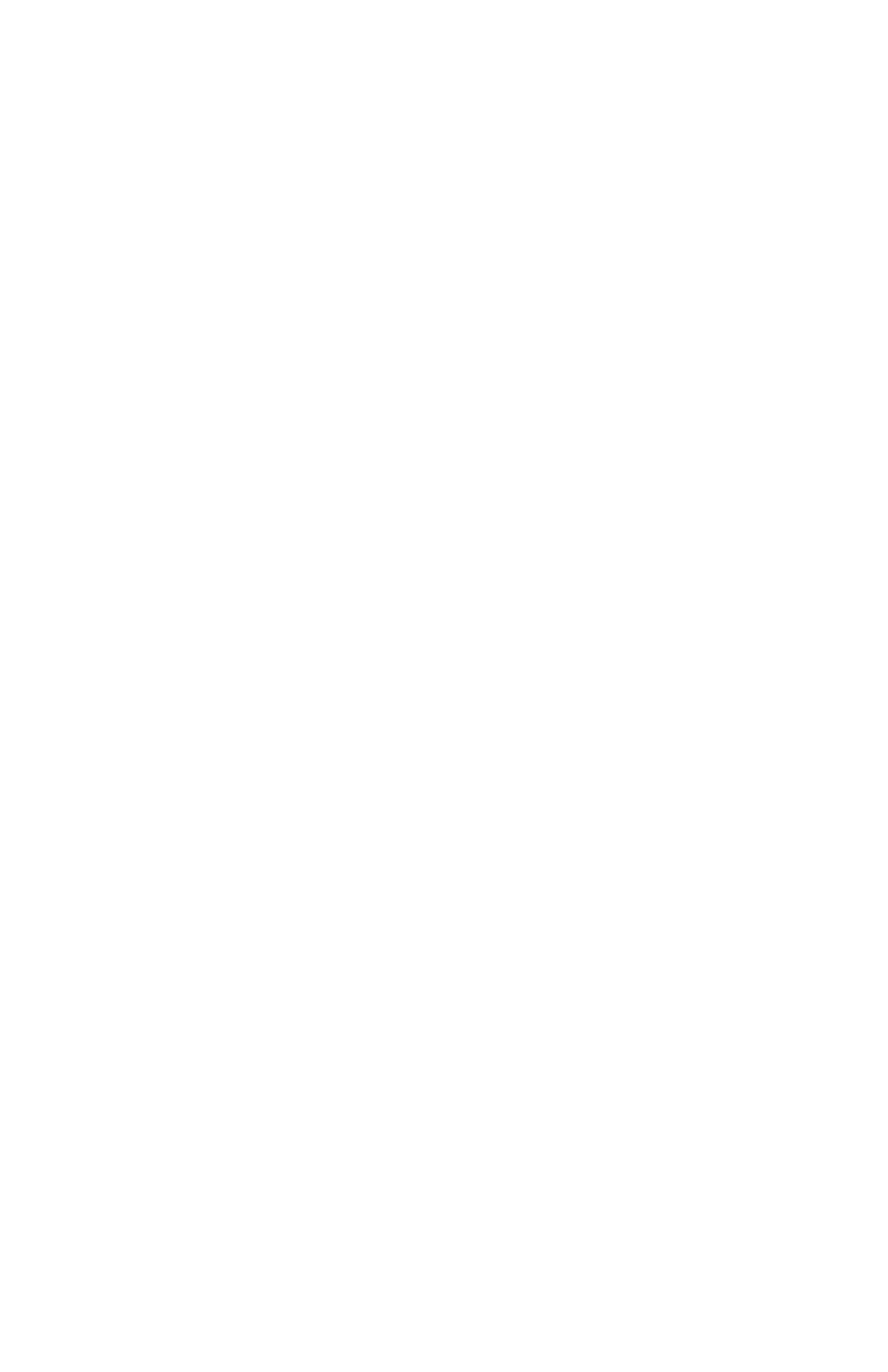# **The Moravian Covenant for Christian Living**

Formerly known as The Brotherly Agreement of the Moravian Church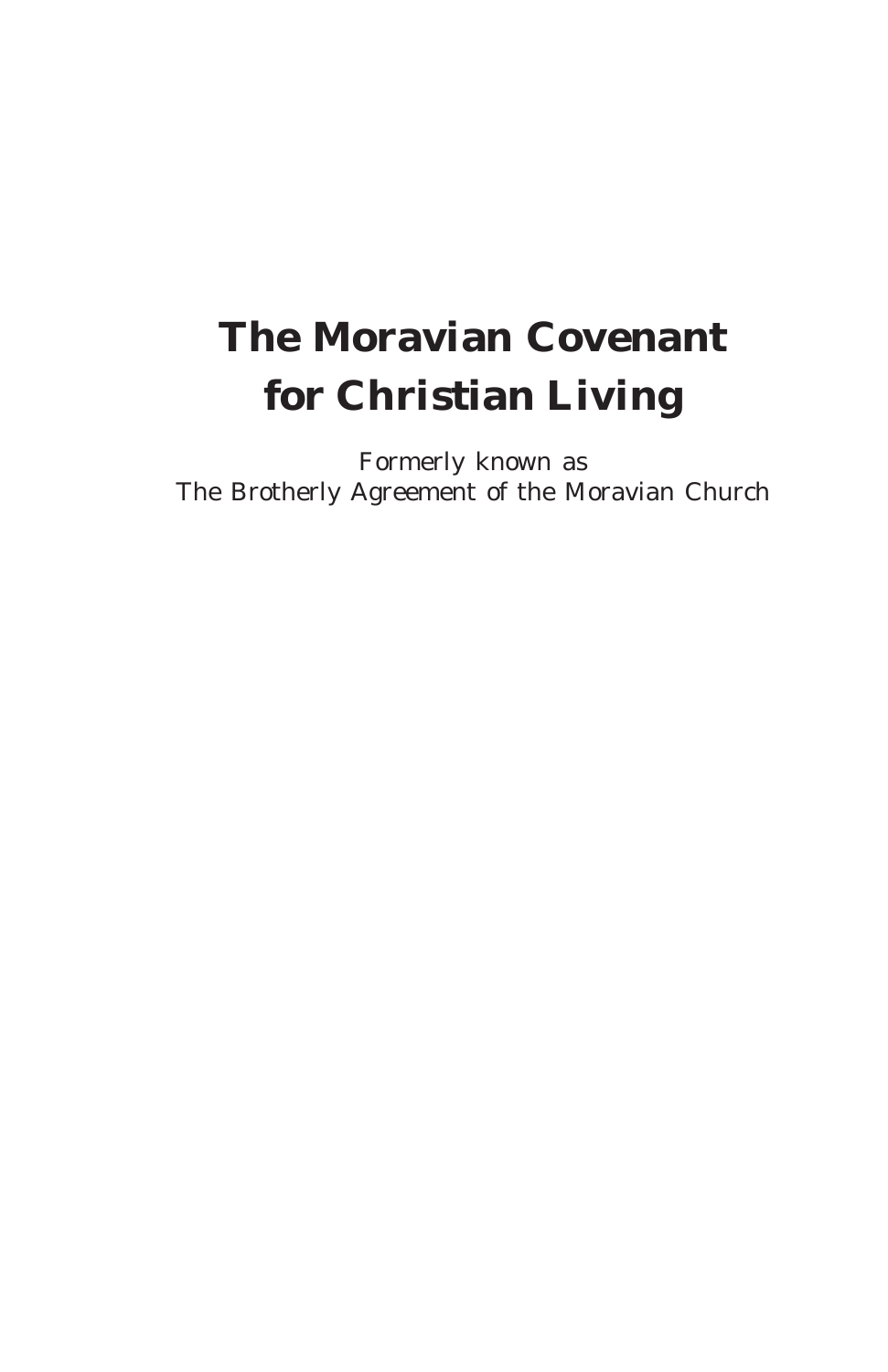© The Interprovincial Board of Communication, Moravian Church in North America. This book, or portions thereof, may be reproduced by Moravian congregations. Otherwise, this book, or portions thereof, may not be reproduced without permission

Interprovincial Board of Communication Moravian Church in North America P.O. Box 1245, Bethlehem PA 18016-1245 Telephone 610-867-0594 or 800-732-0591 FAX 610-866-9223

Printed in the United States of America

*Revised according to the Northern and Southern Provincial Synods of 1998 and approved by the PEC's meeting jointly in 2001.*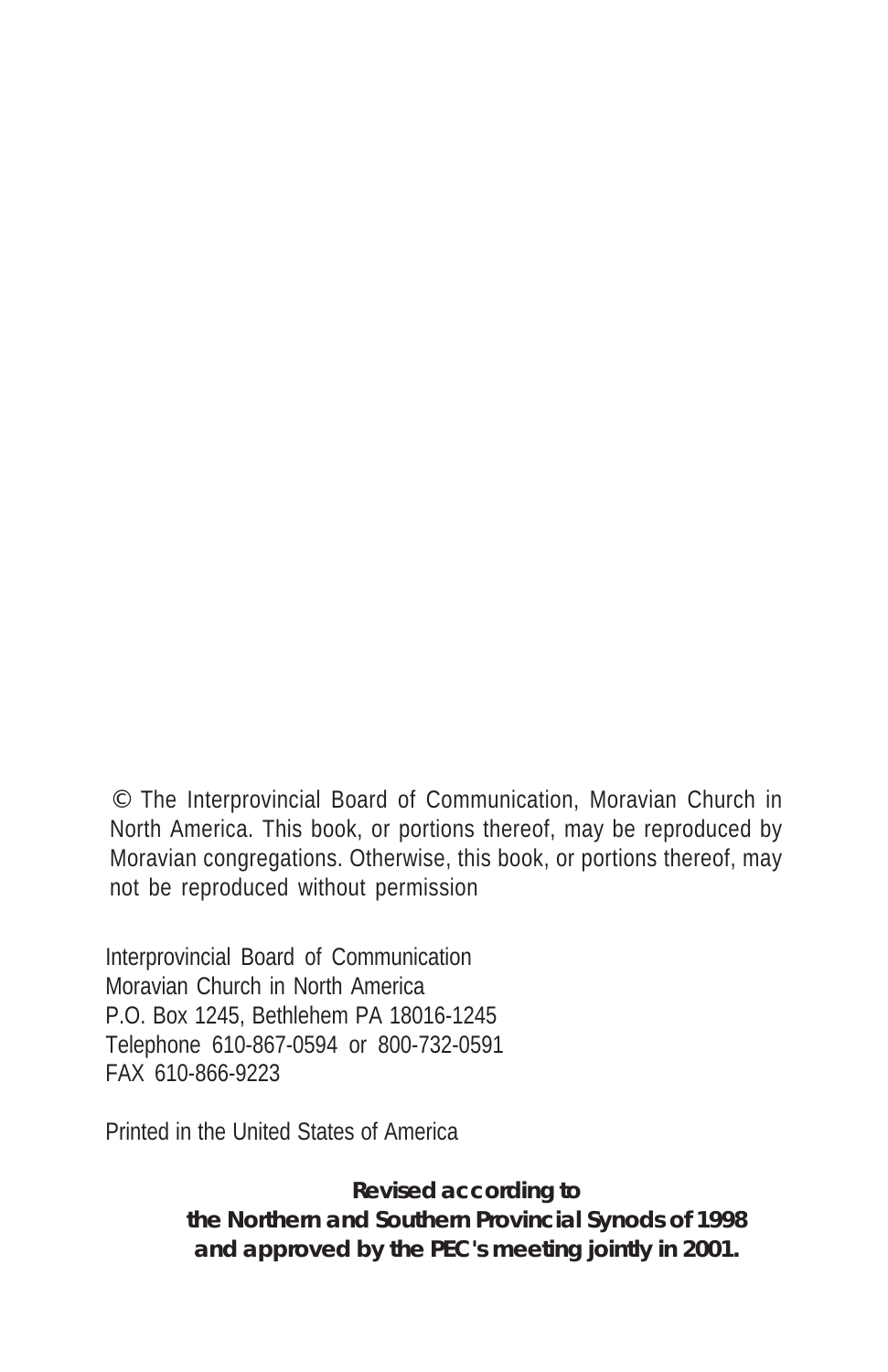#### **Preface**

This *Moravian Covenant for Christian Living* is an attempt to state in clear arrangement and contemporary form a document which has long served the Moravian Church. The Church today has need of a clear statement of its faith and life through which each member may become aware of the nature of his/her Christian commitment. Such a document can become an invaluable aid in the instruction of both new and present members and a meaningful guide in the expression of the Christian life. That such a revision of the *Agreement* should have been made is entirely in harmony with the spirit of the early Moravian Church which believed that all forms should be updated and made relevant to the present life of the Church.

The *Moravian Covenant* in its original form was adopted by the Moravian Church at Herrnhut, Saxony, as the *Brotherly Agreement* on May 12 of the year that marked the Church's spiritual renewal, 1727. The *Covenant* was not intended to be a "discipline" forced on the congregation from above, but rather an "agreement" into which the members entered voluntarily. This pervades the new *Covenant*, which in itself is only a recommended form, to be voluntarily accepted by each of the local congregations before it becomes effective for their congregational life.

Most of the *Covenant* deals with the Christian life, and since it is in terms of everyday life that the Christian witness is often most effectively borne, the document is subtitled "Principles by Which We Live and Bear Our Witness." The theme of "witness" is carried out in all the sections. The introductory section, "Ground of Our Witness," deals briefly with the faith and doctrine of the Moravian Church, something that is not explicitly dealt with in older forms of the *Covenant*. Section I, "The Witness of the Christian Life," describes the "how" of the life in Christ and thus forms a basis for all that follows. The following sections then consider various areas of Christian responsibility. Section II deals largely with Christian responsibility in the local congregation and in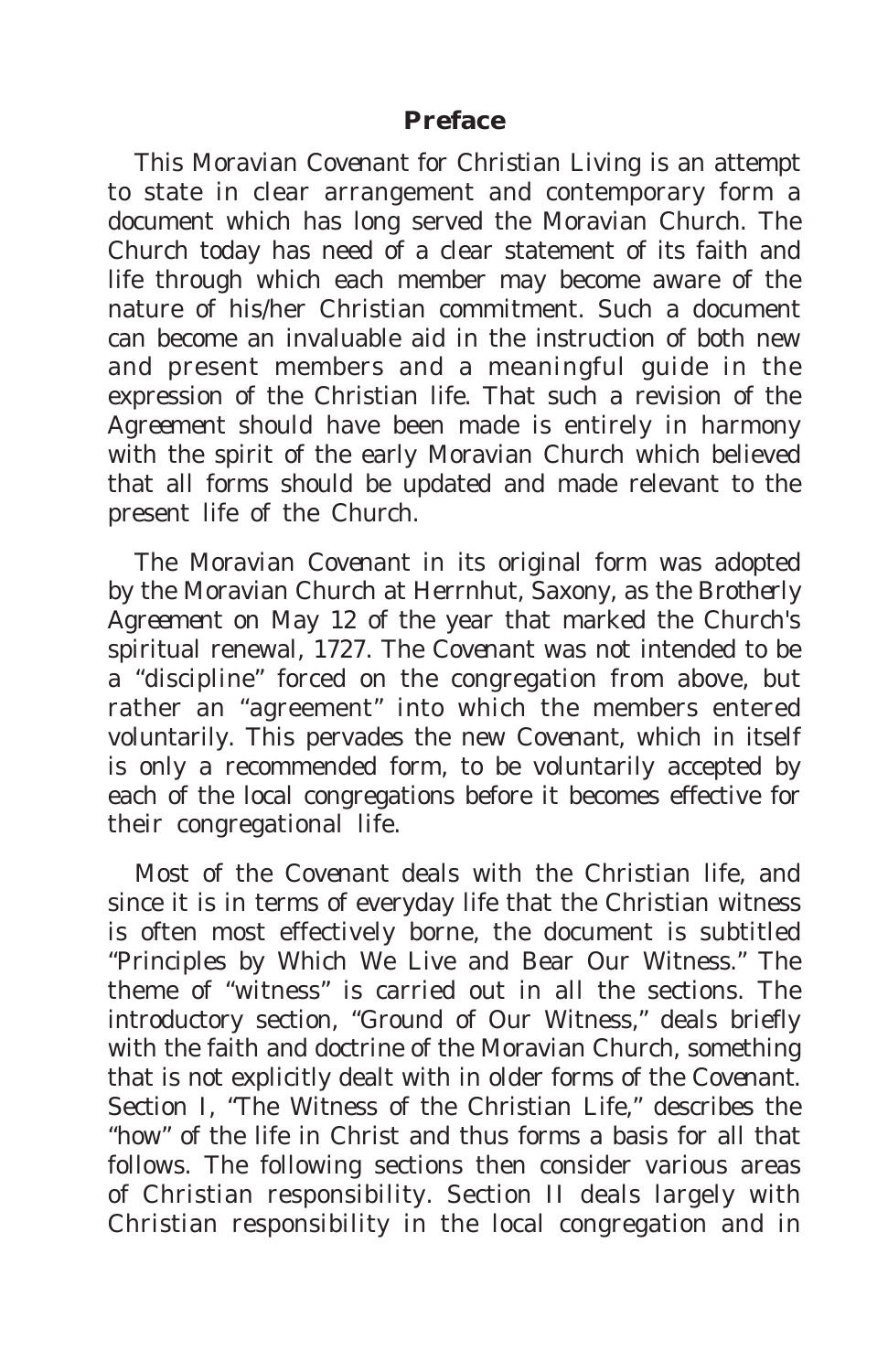relation to Christians of other churches; III, responsibility in the home; IV, one's duties as a citizen; and V, as a Christian in the world.

Variations in the form of the *Moravian Covenant* recommended by Synod may be adopted only with the approval of the Provincial Elders' Conference.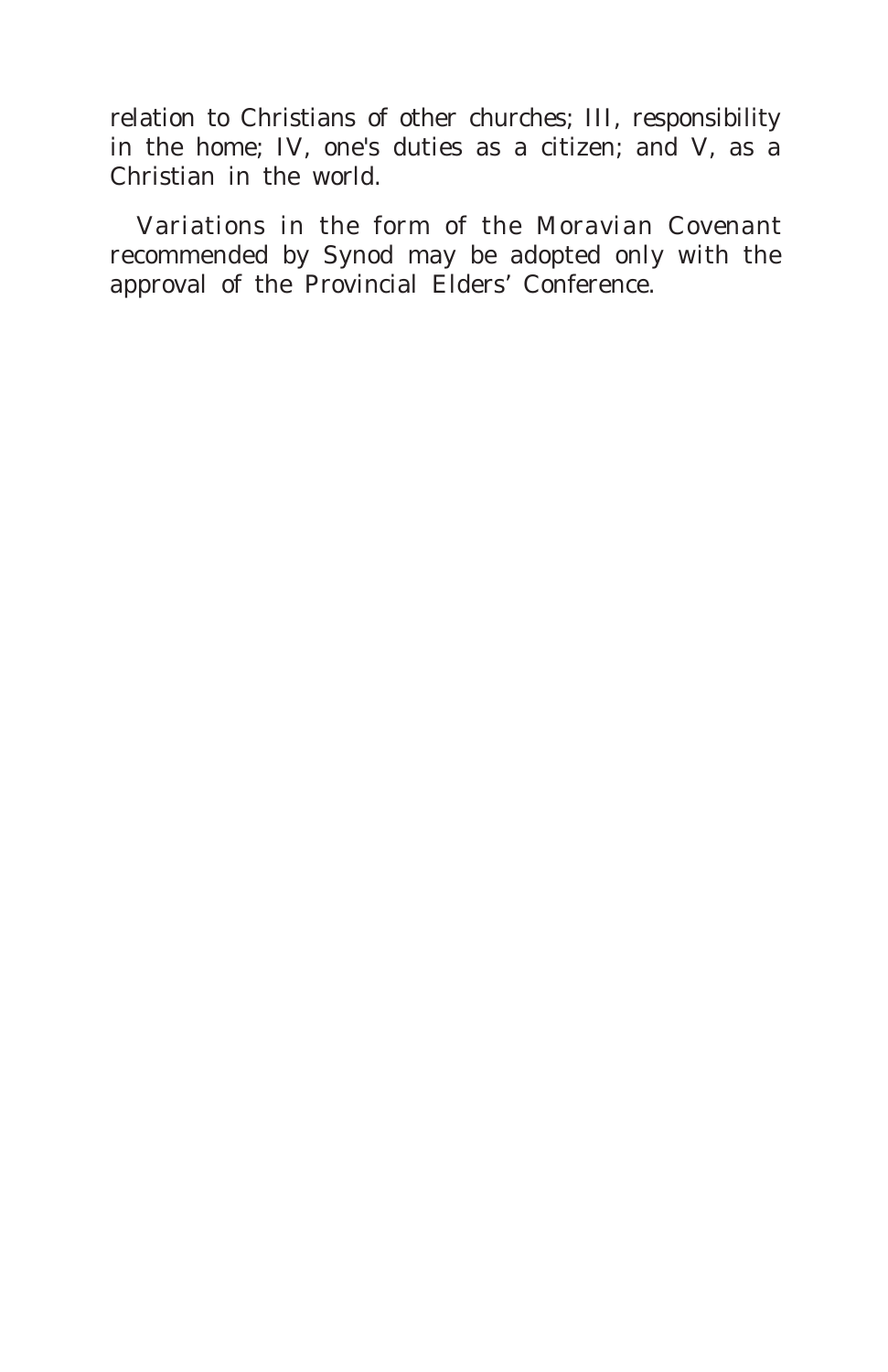# **The Moravian Covenant for Christian Living**

Formerly known as The Brotherly Agreement of the Moravian Church **Principles by Which We Live and Bear Our Witness**

#### **The Ground of Our Witness**

- *1* We are called into a Christian fellowship by the Lord Jesus Christ, according to the eternal purpose of God the Father (Ephesians 3:11) by the Holy Spirit (Acts 2:18-21), and as members of Christ's Body, the Church, to serve all people by proclaiming the Gospel and witnessing to our faith by word and deed.
- *2* The Triune God as revealed in the Holy Scripture of the Old and New Testaments is the only source of our life and salvation; and this Scripture is the sole standard of the doctrine and faith of the Unitas Fratrum and therefore shapes our life.
- *3* With the universal Christian Church, we share our faith in the Triune God, who revealed Himself in the Lord Jesus Christ as the only Savior of all people. We particularly declare His living presence and Lordship over the Church, joy in the benefits of His life, sufferings, death and resurrection and emphasize a close bond of fellowship with each other in His name. We believe that Christ is present with us in Word and Sacrament. We decline to determine as binding what the Scriptures have left undetermined, or to argue about mysteries impenetrable to human reason. In this regard, we hold to the principle "In essentials, unity; in non-essentials, liberty; and in all things, charity."
- *4* We thankfully recognize the value of the historic creeds of the Christian Church in calling upon believers in every age to give an obedient and fearless testimony, recognizing Jesus Christ as Lord. A Moravian confession of faith is to be found in the Easter Dawn Liturgy.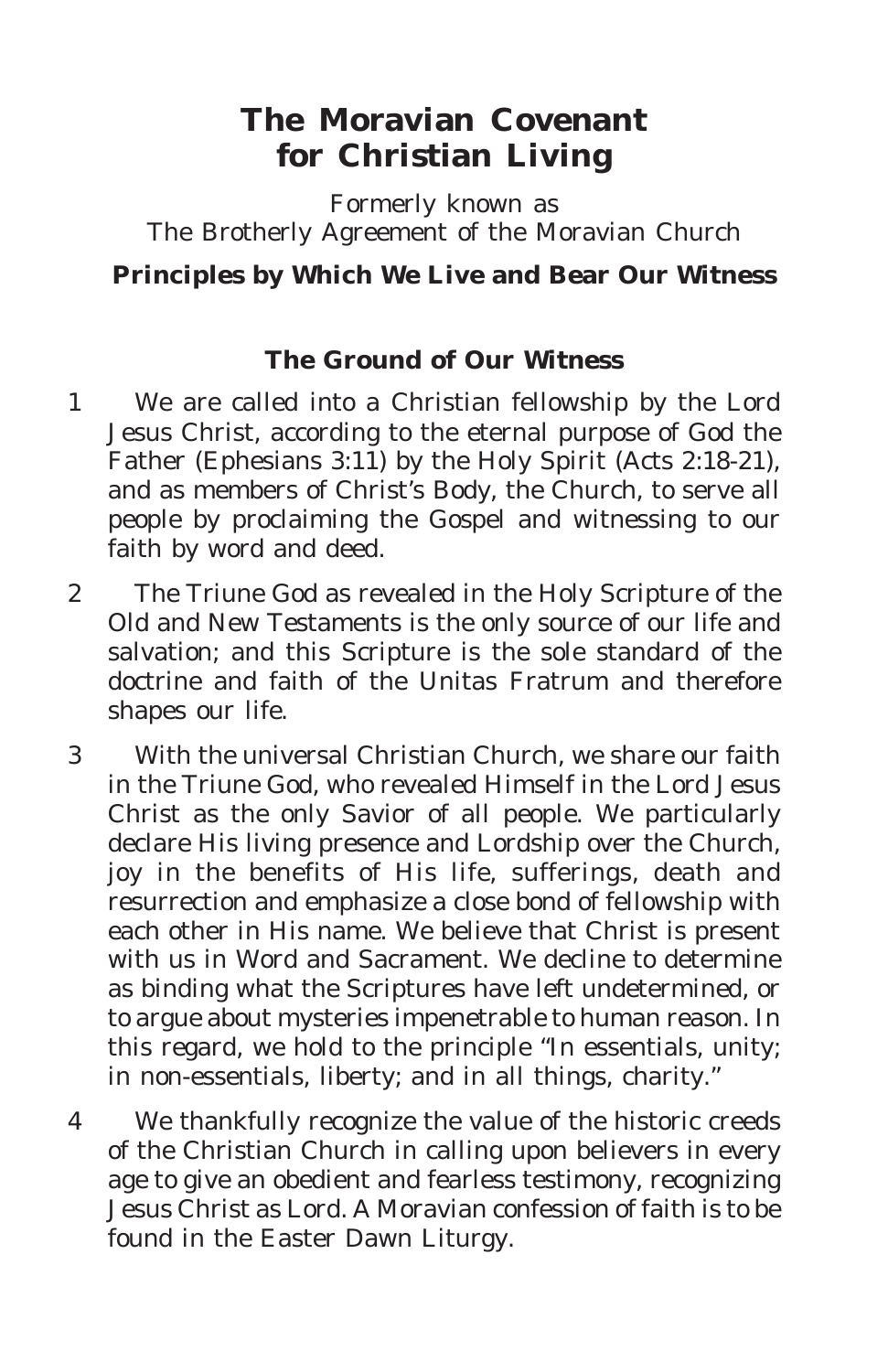# **I The Witness of the Christian Life**

- *5* We believe that as in baptism we have been united with Christ in His death and resurrection, so we have died to sin and should walk in newness of life (Romans 6:1-11).
- *6* When seeking guidance we find that the simplest expression of Christian living is contained in the earliest of Christian confessions, "Jesus Christ is Lord." This implies that obedience is due Him as the absolute Ruler and Lord of our lives. Not only His teachings (e.g., Matthew 5-7) but, even more, the example of His life (Philippians 2:5; Ephesians 4:20) provide an understanding of the obedience that He desires. Although the early Church, guided by the Spirit of Jesus, did not develop a code covering all issues, it offered guidance in various areas of Christian living (e.g. Colossians 3:1-46; 1 Peter 2:11- 3:12; Ephesians 4:1-6:20).
- *7* Living the Christian life depends not only on our own effort but upon God our Father, who in Jesus Christ accepts us as heirs of God (Galatians 4:4-7) and strengthens and sustains us (Philippians 4:13).
- *8* We realize that our Christian faith must continually be nourished if it is to remain living and vital. Therefore, we desire to grow in our Christian lives through family devotions, personal prayer and study, and the opportunities for spiritual development offered by the Church.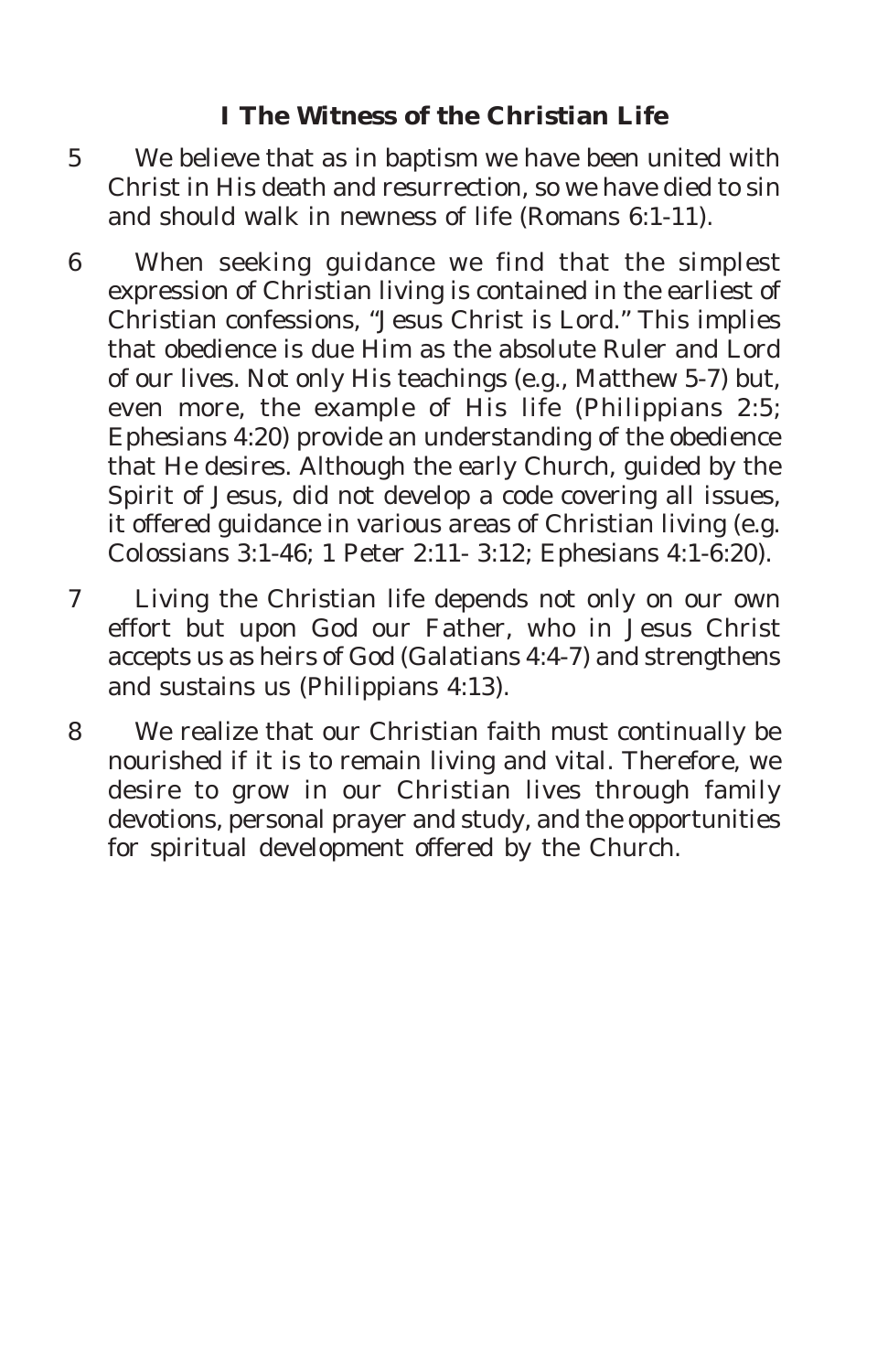# **II The Witness of a Living Church**

#### **A. The Moravian Unity**

### *9 Recognition of Authority*

As members of the Moravian Church we will abide by the decisions made by the official boards of our congregations, and agree to be governed, both as individuals and as a congregation, by the enactments of the Unity Synod of the Moravian Church and of the Synods of the Province to which our congregation belongs.

*10 Stewardship*

We deem it a sacred responsibility and genuine opportunity to be faithful stewards of all God has entrusted to us: our time, our talents, and our financial resources. We view all of life as a sacred trust to be used wisely.

- *11* We will support, according to our ability, the financial needs of the local congregation, the District, the Province, and the Unity. We will consider the support of the benevolent causes of the Moravian Church, both at home and abroad, as a privilege, an opportunity, and a responsibility.
- *12* We will also recognize the support of worthy causes outside of the Church as part of our stewardship.

*13 Personal Relationships*

Since disciples of Jesus are to be known by the love they have to one another (John 13:35), we will cherish Christian love as of prime importance.

*14* We will be eager to maintain the unity of the Church. Realizing that God has called us from many and varied backgrounds, we recognize the possibility of disagreements or differences. Often these differences enrich the Church, but sometimes they divide. We consider it to be our responsibility to demonstrate within the congregational life the unity and togetherness created by God who made us one. How well we accomplish this will be a witness to our community as to the validity of our faith.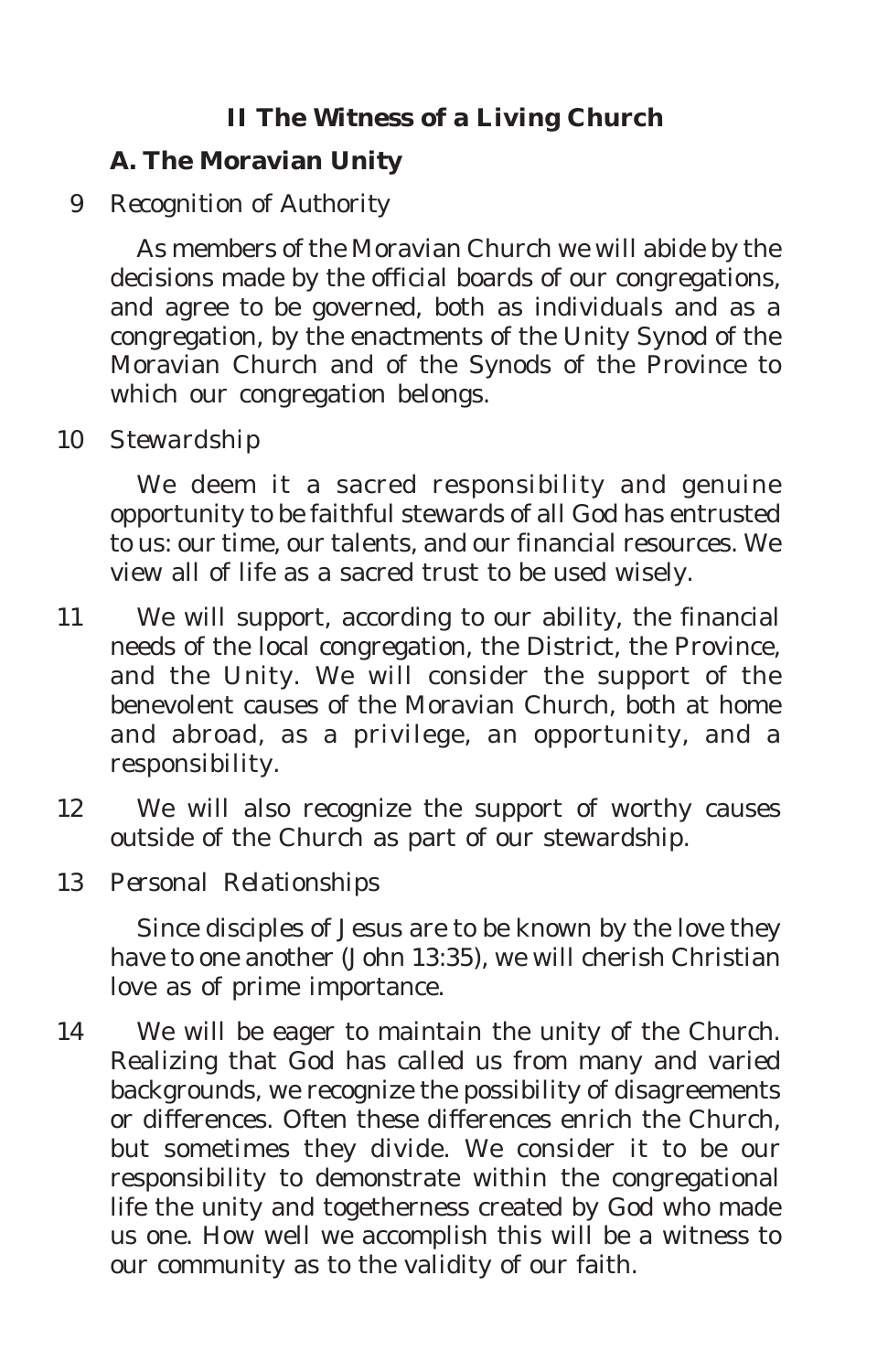*15* We will endeavor to settle our differences with others in a Christian manner (Galatians 6:1), amicably, and with meditation, and, if at all possible, avoid resort to a court of law (Matthew 18:15-17).

#### *16 Worship and Sunday Observance*

Remembering that worship is one of our proper responses to Almighty God, an experience designed for our benefit, and a part of our Christian witness, we and our children will faithfully attend the worship services of the Church.

*17* We, therefore, will be careful to avoid unnecessary labor on Sunday and plan that the recreations in which we engage on that day do not interfere with our own attendance or that of others at divine worship.

*18 Holy Communion*

In the celebration of this Sacrament we receive the renewed assurance of the forgiveness of our sins, and of our fellowship with Christ; unite with one another as members of His Body; and rejoice in the hope of His return in glory. Therefore, we will commune faithfully and thus renew our pledge of allegiance to Him.

#### **B. The Unity We Seek**

- *19* We will have fellowship, in all sincerity, with children of God in other Christian churches, and will carefully avoid all disputes respecting opinions and ceremonies peculiar to one or another church. In this fellowship we will cooperate with other churches in the support of public charities or Christian enterprises, which have a just claim upon us as followers of the Lord Jesus Christ.
- *20* We realize that it is the Lord's will that the Church of Jesus Christ should give evidence of and seek unity in Him with zeal and love. We see how such unity has been promised us and laid upon us as a charge. We recognize that through the grace of Christ the different denominations have received many gifts and that the Church of Christ may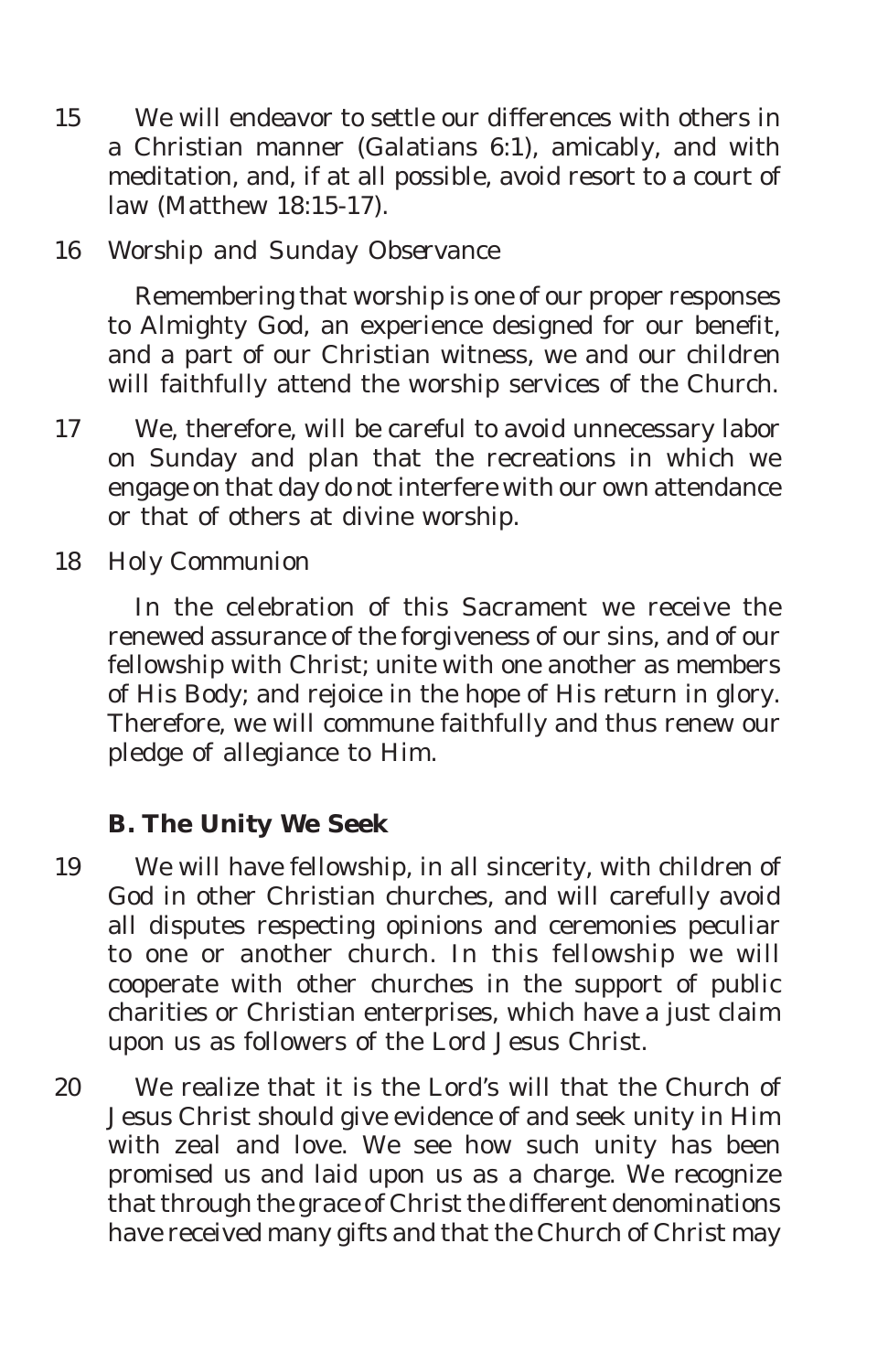be enriched by these many and varied contributions. It is our desire that we may learn from one another and rejoice together in the riches of the love of Christ and the manifold wisdom of God. We welcome every step that brings us nearer the goal of unity in Him.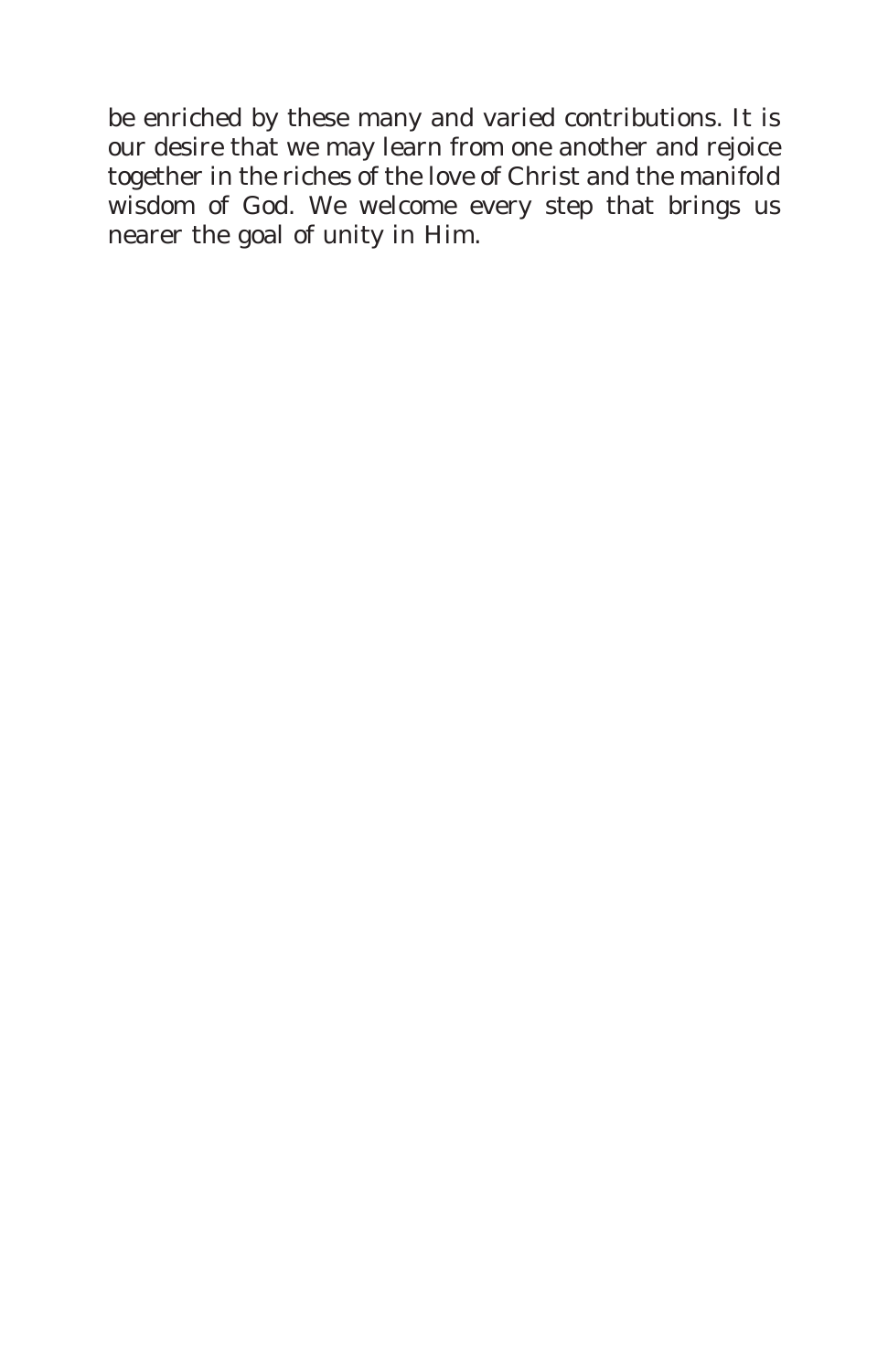#### **III The Witness of the Christian Home**

# **A. Marriage**

- *21* We regard it as a sacred obligation to hold to the ideal of Christian marriage as a lifelong commitment given by our Lord in His teaching. We consider it essential, therefore, that all persons contemplating marriage should receive premarital counseling and that our young people should be instructed, beginning in adolescence, in the meaning and obligation of Christian marriage. This instruction should be given through the Church and home.
- *22* We regard Christian marriage as a lifelong covenant before God which requires the continuous loyalty of the man and the woman toward each other. Any breaking of the marriage bond is a result of sin and causes human suffering; therefore it is the duty of husband and wife to meet all frictions, offenses, and disagreements with a humble, forgiving spirit that persistently works for reconciliation. If at any time the stability of their marriage is threatened, the couple is to seek the counsel of a pastor, of other spiritual leaders in the Church, or of other professional Christian counselors as soon as possible before any other action is taken.
- *23* Following the example and teaching of our Lord, we acknowledge the responsibility to deal compassionately and redemptively with human frailty and sin in every area of life, including the failure of marriage. As ambassadors of Christ we are called to be agents of reconciliation, we recognize that persons of sincere faith and with good counsel may still decide or be forced to divorce. We believe it our Christian responsibility to pray for, support, and encourage those who have divorced, the children of the divorced, and all who are wounded by divorce.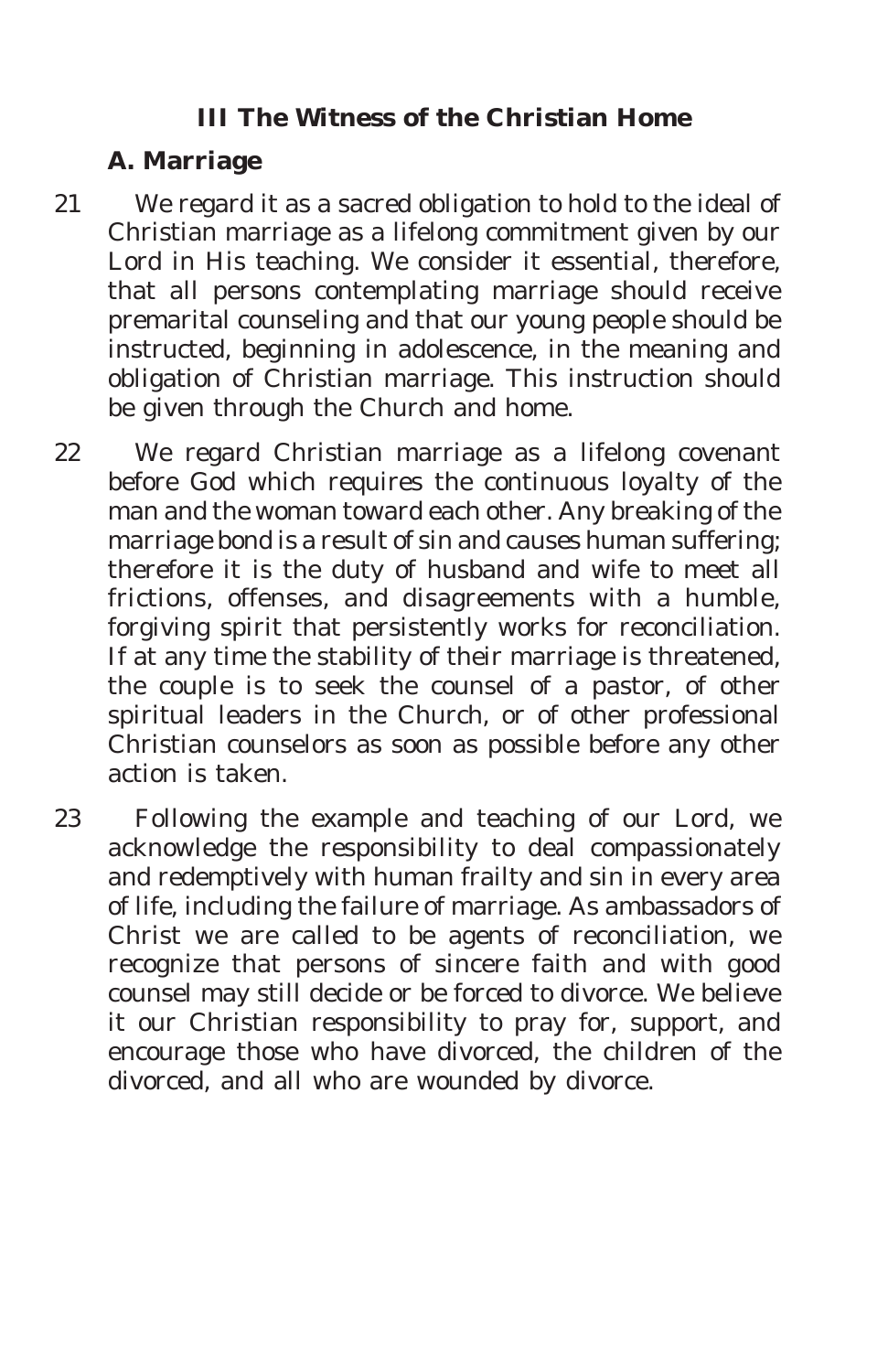### **B. Family Life**

*24* As parents, remembering that our children are the property of the Lord Jesus Christ (Acts 20:28, 1 Peter 1:19), we will bring them up in the nurture and admonition of the Lord (Ephesians 6:4) and take all possible care to preserve them from every evil influence. For this reason we will seek to approve ourselves as followers of the Lord Jesus Christ, setting an example for our children. We will give faithful attention to the spiritual development of our children, both in the home and in the church. We will endeavor to conduct regular family devotions.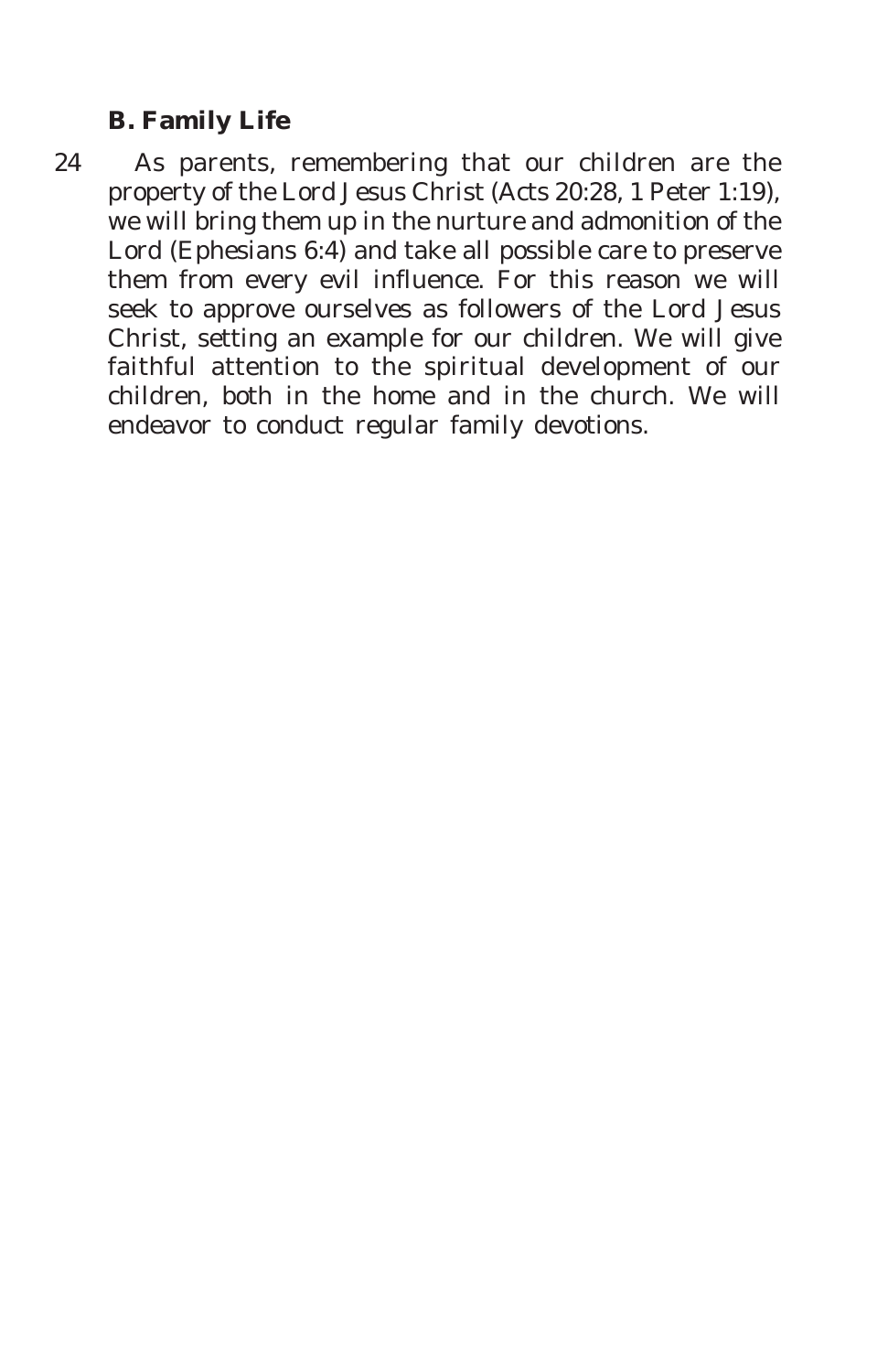# **IV The Witness of a Christian Citizen**

### **A. Recognition of Civil Authority**

*25* We will be subject to the civil authorities as the powers ordained of God, in accordance with the admonitions of Scripture (Romans 13:1; 1 Peter 2:13-14) and will in nowise evade the taxes and other obligations which are lawfully required of us (Romans 13:7).

# **B. Responsibilities**

*26* Considering it a special privilege to live in a democratic society, we will faithfully fulfill the responsibilities of our citizenship, among which are intelligent and well-informed voting, a willingness to assume public office, guiding the decisions of government by the expression of our opinions, and supporting good government by our personal efforts.

# **C. A Higher Loyalty**

*27* Though giving our loyalty to the state of which we are citizens, we do recognize a higher loyalty to God and conscience (Acts 5:29).

#### **D. Peacemakers**

*28* For the sake of the peace which we have with God, we earnestly desire to live peaceably with all people and to seek the peace of the places where we dwell.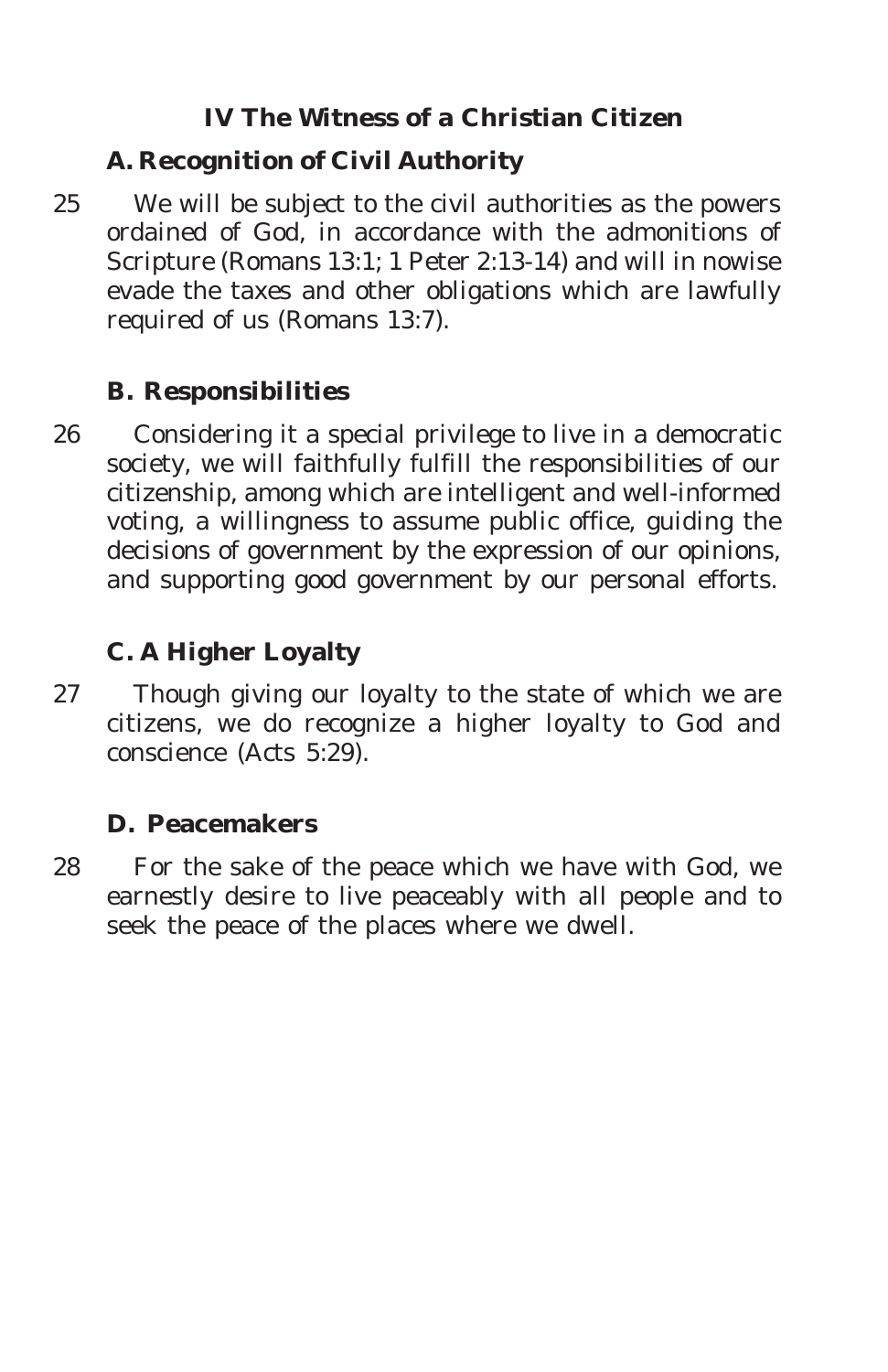#### **V Our Witness in the World**

#### **A. Love Toward All**

*29* We will not hate, despise, slander, or otherwise injure anyone. We will ever strive to manifest love towards all people, to treat them in a kind and friendly manner, and in our dealings with them to approve ourselves upright, honest, and conscientious, as becomes children of God. Together with the universal Christian Church, we have a concern for this world, opening our heart and hand to our neighbors with the message of the love of God, and being ever ready to minister of our substance to their necessities (Matthew 25:40).

#### **B. Our Manner of Life**

*30* We will at all times be ready cheerfully to witness to our faith (1 Peter 3:15,16) and if need be, to suffer reproach for Christ's sake (Luke 6:22,23). Being aware that our witness is made by both what we do and what we avoid doing, we will endeavor to let our manner of life "be worthy of the gospel of Christ" (Philippians 1:27), "not being conformed to this world" (Romans 12:2). But in our yearning for the redemption of the whole creation, we will seek to meet the needs of the world in self-giving love, and as true yokefellows of Jesus Christ, willingly share in the fellowship of his sufferings, walking in his strength, by whom all things "are given us that pertain to life and godliness" (2 Peter 1:3).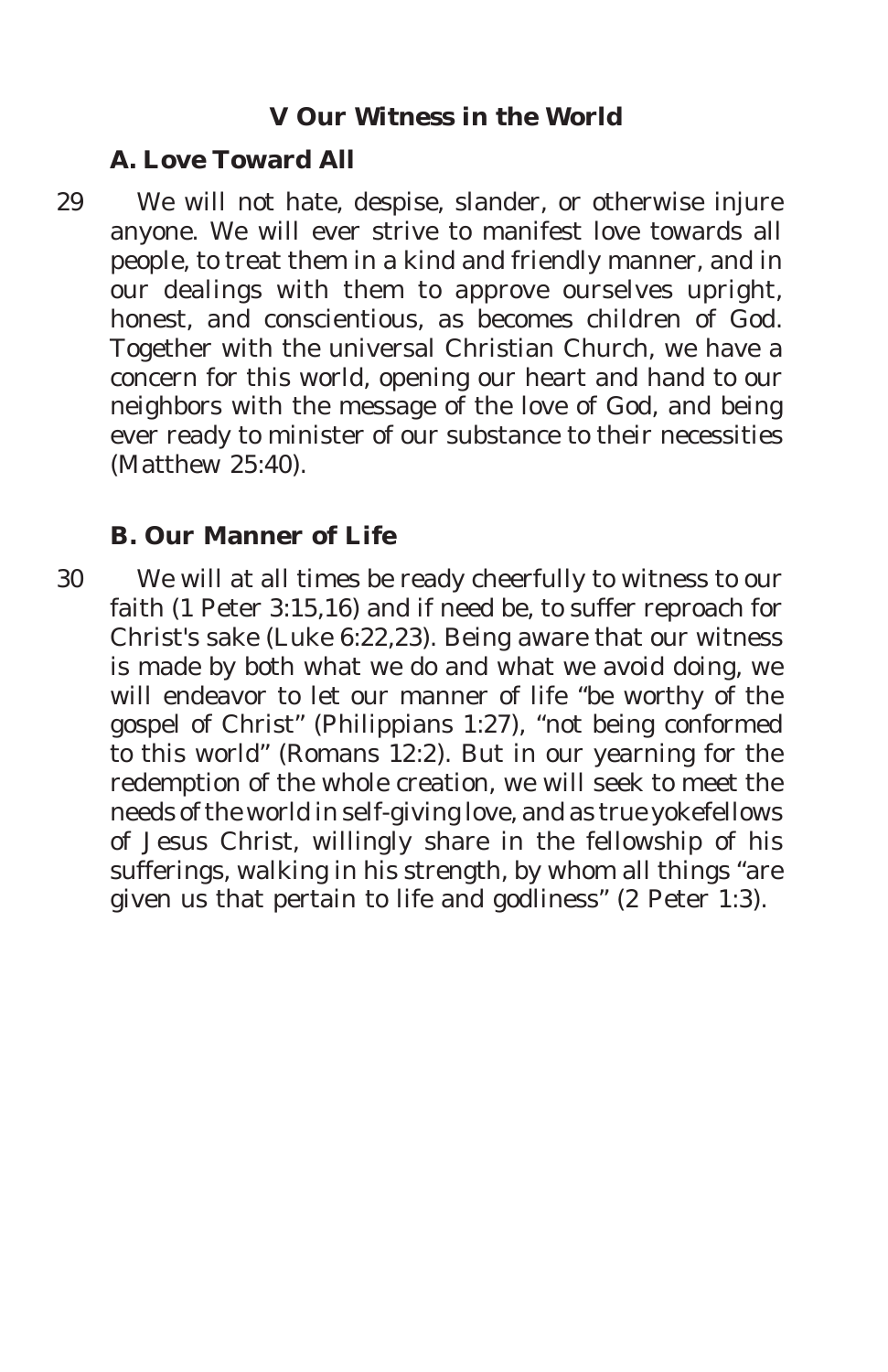# **C. Temperance in All Things**

*31* Remembering the admonition of Scripture to be temperate in all things (1 Corinthians 9:25), we shall endeavor to look upon our bodies as temples of God's Spirit (1 Corinthians 6:19). We must also remember to respect the welfare of others who may be affected by our actions (Romans 14:20,21). We are aware of the problems that can be caused by the intemperate use of such things as alcoholic beverages, food, tobacco, drugs, and other things. We consider it the responsibility of every Christian to decide most carefully how they can be used in good conscience. We regard intemperance in any area of living as being inconsistent with the Christian life.

# **D. Unity**

- *32* Christian: We recognize no distinction between those who are one in the Lord. We believe that God in Jesus Christ calls his people out of "every race, kindred, and tongue," pardons them beneath the Cross, and brings them into a living fellowship with himself. We regard it as a commandment of our Lord to bear public witness to this and to demonstrate by word and deed that we are one in Christ.
- *33* Universal: Because we hold that all people are God's creatures (Genesis 1:27) and that he has made of one blood all nations (Acts 17:26), we oppose any discrimination based on color, race, creed, or land of origin and declare that we should treat everyone with love and respect.

# **E. Other Areas**

*34* We realize that all areas of Christian life and conduct cannot be covered in this statement of principles by which we live and bear our witness, and we call attention, therefore, to the Christian's responsibility to follow Christ as Lord of all areas of life.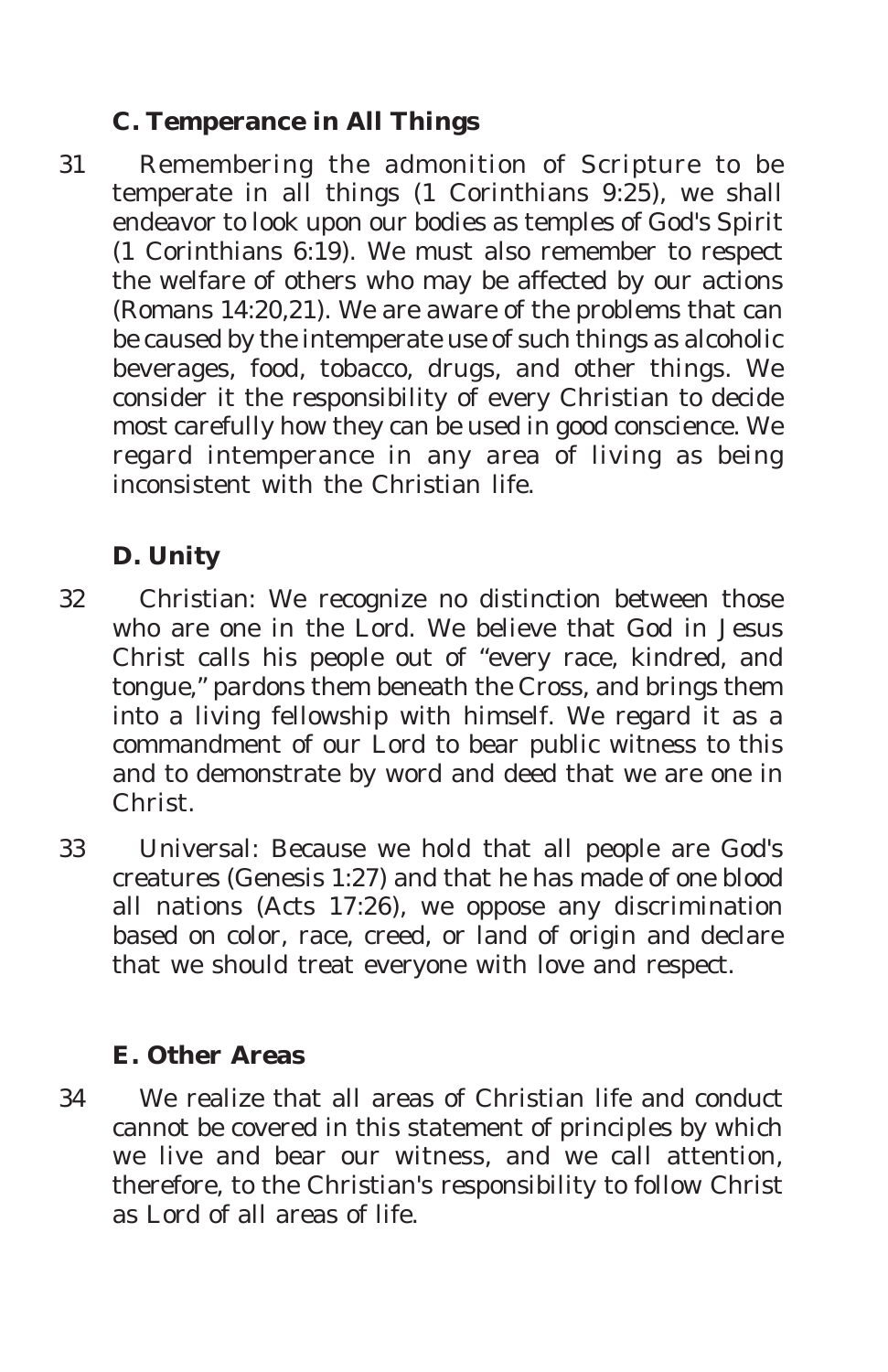*35* We make it a duty of the Board of Elders, which is charged with the spiritual welfare of the congregation, to see that this *Moravian Covenant* be adhered to and faithfully observed; and we will cooperate with the Board of Elders in its efforts to maintain the discipline of the congregation. As a redemptive community we will be much more concerned in aiding than censuring those who falter, being conscious of our own need for correction and forgiveness.